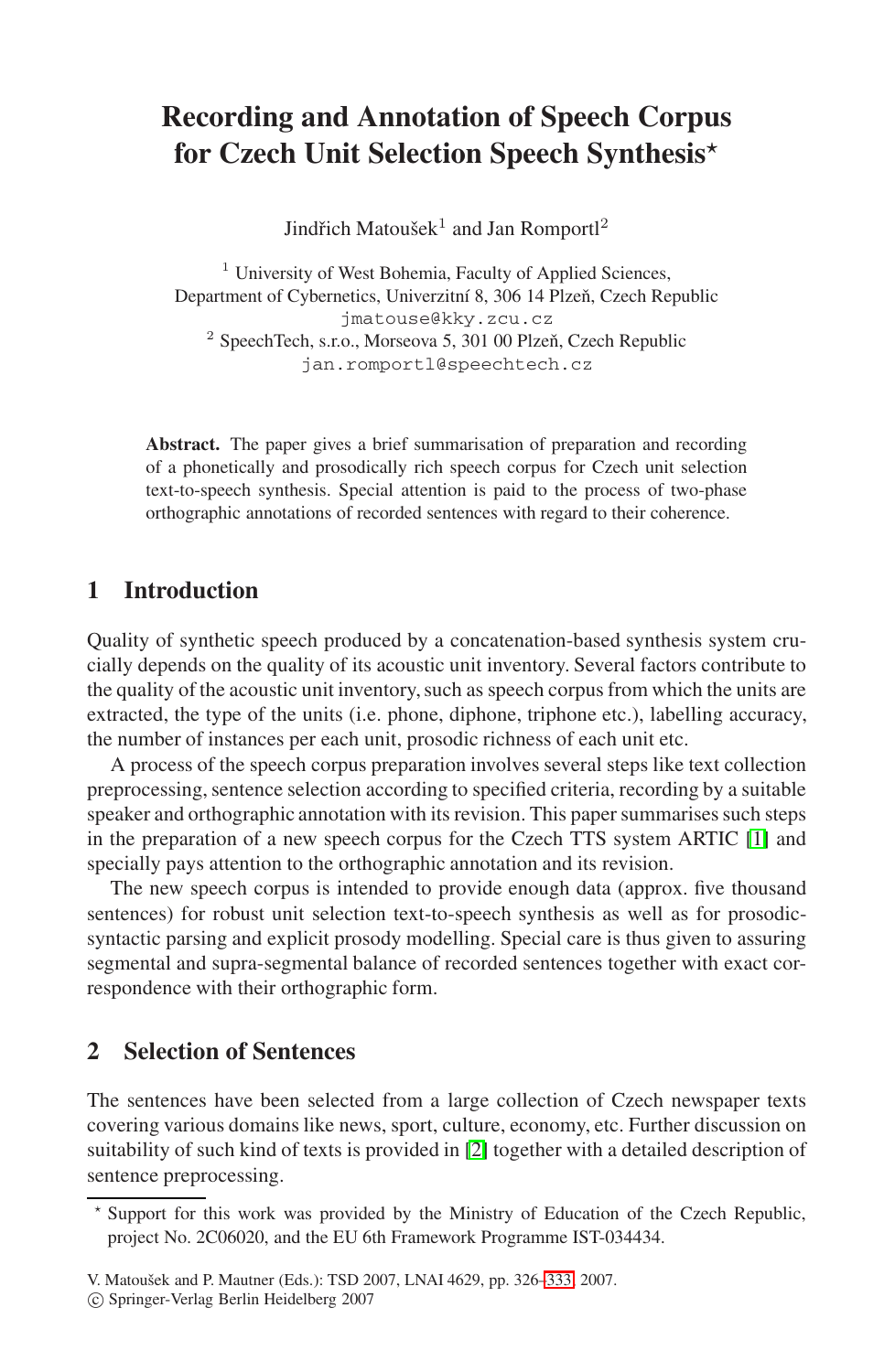From the total number of 524,472 sentences a selection algorithm has automatically chosen approximately five thousand sentences so as the resulting selection was phonetically and prosodically (or segmentally and supra-segmentally) balanced. The question has arisen, whether the sentences should be balanced *naturally* or *uniformly* – as [\[2\]](#page-7-1) shows, we have decided for the latter, i.e. frequency of all segmental units (diphones) should be uniform (obviously, this cannot be fulfilled but at least it ensures rare units to appear as frequently as possible). In addition to this, further restrictions on the selection process were imposed: the sentences shorter than 3 and longer than 30 words were excluded; 3,500 sentences had to be declaratory, 900 interrogative ("yes/no") questions, 310 supplementary ("wh-") questions and 311 exclamatory or imperative sentences. Moreover, other sentences have been selected "by hand" (due to requirements for specific contexts) so that the final total number was 5,139.

Both segmental and supra-segmental balancing processes were carried out by a greedy algorithm maximising diphone entropy of selected sentences. Prosodic richness was introduced into this process by creating six variants of each diphone based on its position within a prosodic structure of a given sentence [\[3\]](#page-7-3). The selection algorithm then treated these variants as different units and thus maximised entropy also among them, which basically lead to better deployment of various prosodic contexts in the selected sentences [\[2\]](#page-7-1).

### **3 Recording of the Corpus**

Unlike speech recognition tasks, where some kind of noise depending on the environment the speech recogniser will run in is almost always desirable [\[4\]](#page-7-4), high-quality noise-free recordings are required for concatenative speech synthesis. Hence, our corpus was recorded in a soundproof studio. An AKG C 3000B large-diaphragm cardioid condenser microphone with a pop filter installed to reduce the force of air puffs emerging from bilabial plosives and other strongly released stops was used. A high fidelity capture card capable of up to 96 kHz AD conversion was utilised. For our purposes, 48 kHz AD conversion has been actually performed. Glottal signal measured by an electroglottograph device was recorded along with the speech signal. The glottal signal is suitable for the detection of glottal closure instants (also called pitch-marks) which are used for accurate pitch contours estimation, pitch-synchronous speech synthesis, very precise voiced/unvoiced signal detection, or smooth concatenation of speech segments in unit selection speech synthesis [\[1,](#page-7-0)[5\]](#page-7-5).

A female voice talent possessing a pleasant voice, good voice quality and professional recording experience was chosen to record the corpus. The recording ran in a sentence-by-sentence manner. The speaker was instructed to read each sentence naturally but with no emotions and no amount of expressiveness. She was also asked to speak clearly and to keep her normal speaking rate and volume. Being aware of the importance to keep the recordings consistent both in phonetic and prosodic (within the framework of symbolic prosody description [\[5\]](#page-7-5)) terms, an expert in acoustic phonetics and orthoepy supervised the recordings; his job was to check the consistency of recordings and also the constancy of speaker's voice quality and pronunciation. The average duration of a recording session was about 4 hours which resulted in about 13 recording sessions.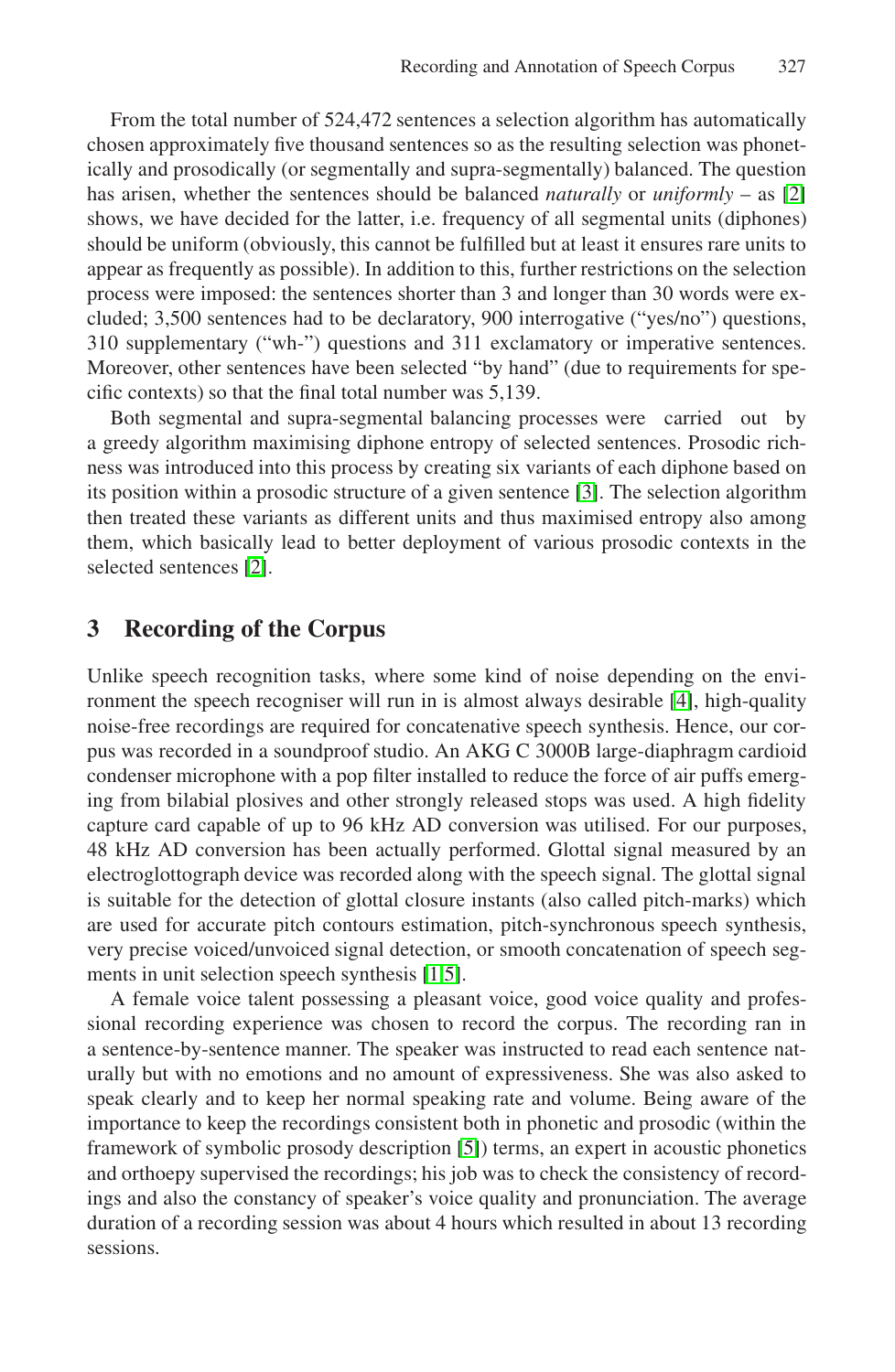

**Fig. 1.** A typical window of the Transcriber

## <span id="page-2-0"></span>**4 Annotation of the Corpus**

To know the correspondence between the speech signals and their linguistic representations on orthographic (and later on phonetic) level, the orthographic annotation of each recorded sentence is necessary. As the very precise annotation is very important for corpus-based speech synthesis (where the annotation serves as a base for indexing large speech unit inventories, and any misannotation often causes glitches in the synthesised speech), the annotation process was divided into two phases. In the first phase the recordings were transcribed by a skilled annotator and the "initial" annotation (ANN1) was obtained in this way. In the second phase the annotation ANN1 was revised and possibly corrected by another annotator ("revised" annotation ANN2).

The annotations were done using the special annotation software Transcriber, a tool for assisting the creation of speech corpora [\[6\]](#page-7-6) (see Figure [1\)](#page-2-0). It makes it possible to manually segment, label and transcribe speech signals for later use in automatic speech processing. Transcriber is freely available from Linguistic Data Consortium (LDC) web site <http://www.ldc.upenn.edu/>.

#### <span id="page-2-1"></span>**4.1 Annotation Rules**

During the annotation process, each sentence is transcribed in the way it was really pronounced. Unlike the "prescribed" sentences selected by the sentence selection algorithm in Section [2](#page-0-0) (denoted as "patterns" and marked as ANN0 hereafter), the really uttered sentences can contain mispronunciation, unintelligible pronunciation, missing or extra words, various non-speech events like breathing or clicking, and very rarely also some kinds of noises (in our case mostly caused by a failure of the recording system). The rules used for the annotation of the corpus were adopted from [\[4,](#page-7-4)[7\]](#page-7-7) (where they were utilised for the purposes of speech recognition) and are listed here (if specified further in the examples, P means pattern sentences (i.e. what should have been read) and R means what was actually read):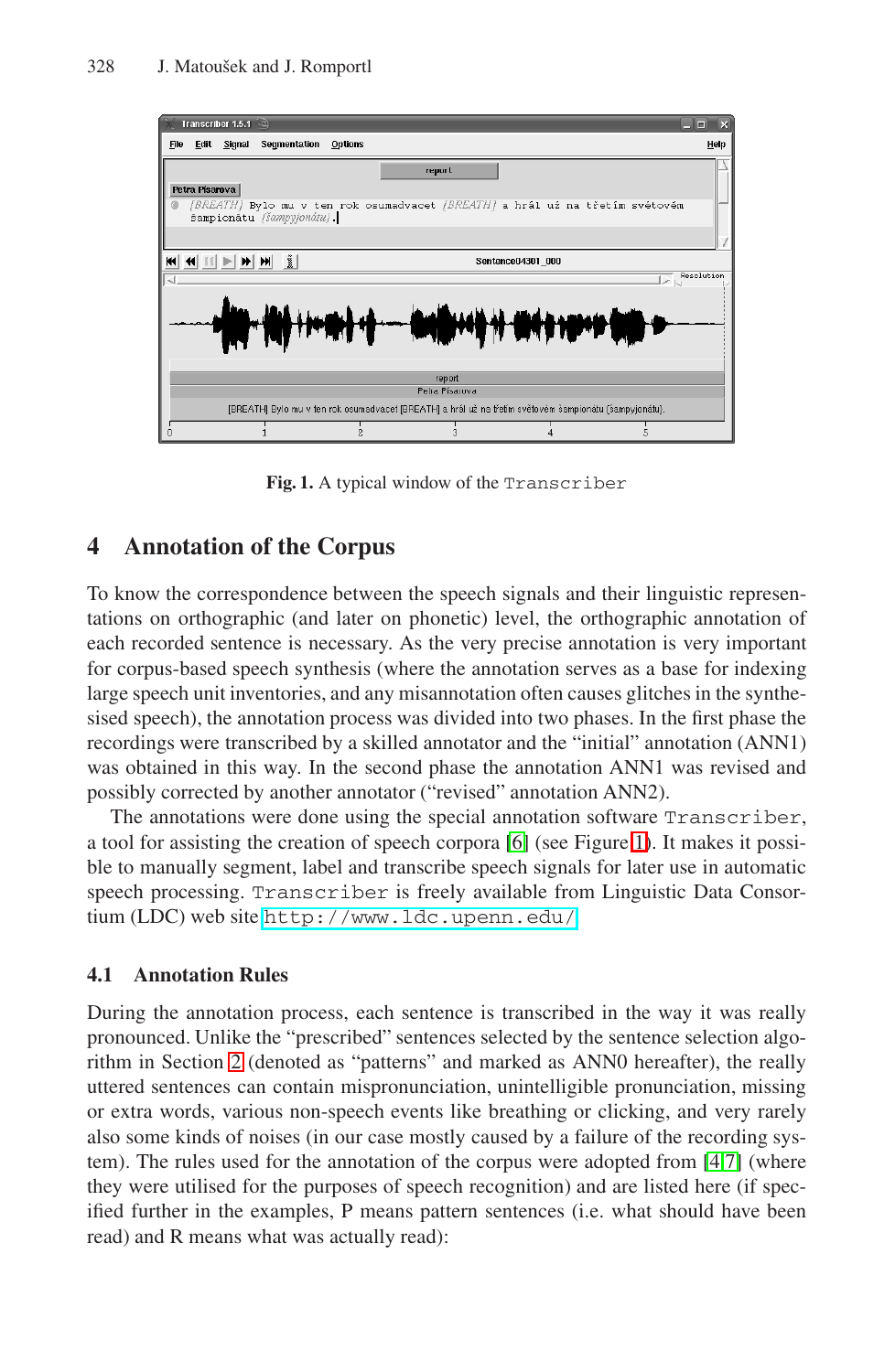| Event             | Description                     |
|-------------------|---------------------------------|
| <b>BREATH</b>     | audible breath                  |
| <b>CLICK</b>      | extraordinary mouth click       |
| <b>NO-SILENCE</b> | no leading or trailing silence  |
| UNINTELLIGIBLE    | unintelligible pronunciation    |
| <b>NOISE</b>      | noise                           |
| <b>NO-SPEECH</b>  | no speech present in the signal |

<span id="page-3-0"></span>**Table 1.** List of non-speech events and their brief description

1. For each sentence, the annotator is given an orthographic pattern of the sentence, i.e. what the speaker was expected to read. These are the sentences selected in Section [2.](#page-0-0)

E.g.: V Tatrách začíná univerziáda.

2. Non-speech events and noises are indicated by a descriptor enclosed in square brackets. The descriptors contain only capitalised alphabetic characters and dashes. The list of the descriptors used during the annotation is given in Table [1.](#page-3-0) The descriptor is placed at the point at which the non-speech event occurred. Two nonspeech events caused by the speaker are distinguished: [BREATH], indicating an "audible" breath, and [CLICK], marking a loud extraordinary mouth click.

E.g.: [BREATH] Využívání služby je jednoduché a pohodlné.

3. Each recording should start and end with a silence. If not, a special "non-speechevent-like" mark [NO-SILENCE] must be put on the appropriate place (either at the beginning or the end of the sentence).

E.g.: Další důležitou změnou je věk [NO-SILENCE].

4. The conventions in Czech written texts are abided by (including punctuation) – each sentence starts with a capitalised word, all other words except for proper names (e.g. Josef) and acronyms (e.g. NATO) are transcribed with low-case letters.

E.g.: V Kosovu jsou vojáci NATO, kteří střeží bezpečnost.

5. Everything uttered is transcribed as words, including numbers or dates. Again, rules for correct writing of Czech numbers are followed.

E.g. (P): Skončil až někde na 163. místě.

E.g. (R): Skončil až někde na sto šedesátém třetím místě.

6. If any word was pronounced differently from the given pattern (either as another meaningful word or a non-sense word) and the mispronunciation was clear and intelligible, the original word must be replaced with the really uttered word (the non-sense word must be enclosed by \* to indicate that it is not a typo).

E.g. (P): V minulých dvou dnech si zdříml jen příležitostně.

E.g. (R): V minulých dvou letech si \*zdríml\* jen příležitostně.

7. If any word was pronounced differently from the given pattern and the mispronunciation was not intelligible (e.g. stammering, hesitation or surprise when uttering a word, a word corrupted by the recording system failure, etc.), non-speech event [UNINTELLIGIBLE] is placed in front of the word.

E.g.: V ruce žmoulá [UNINTELLIGIBLE] kapesník.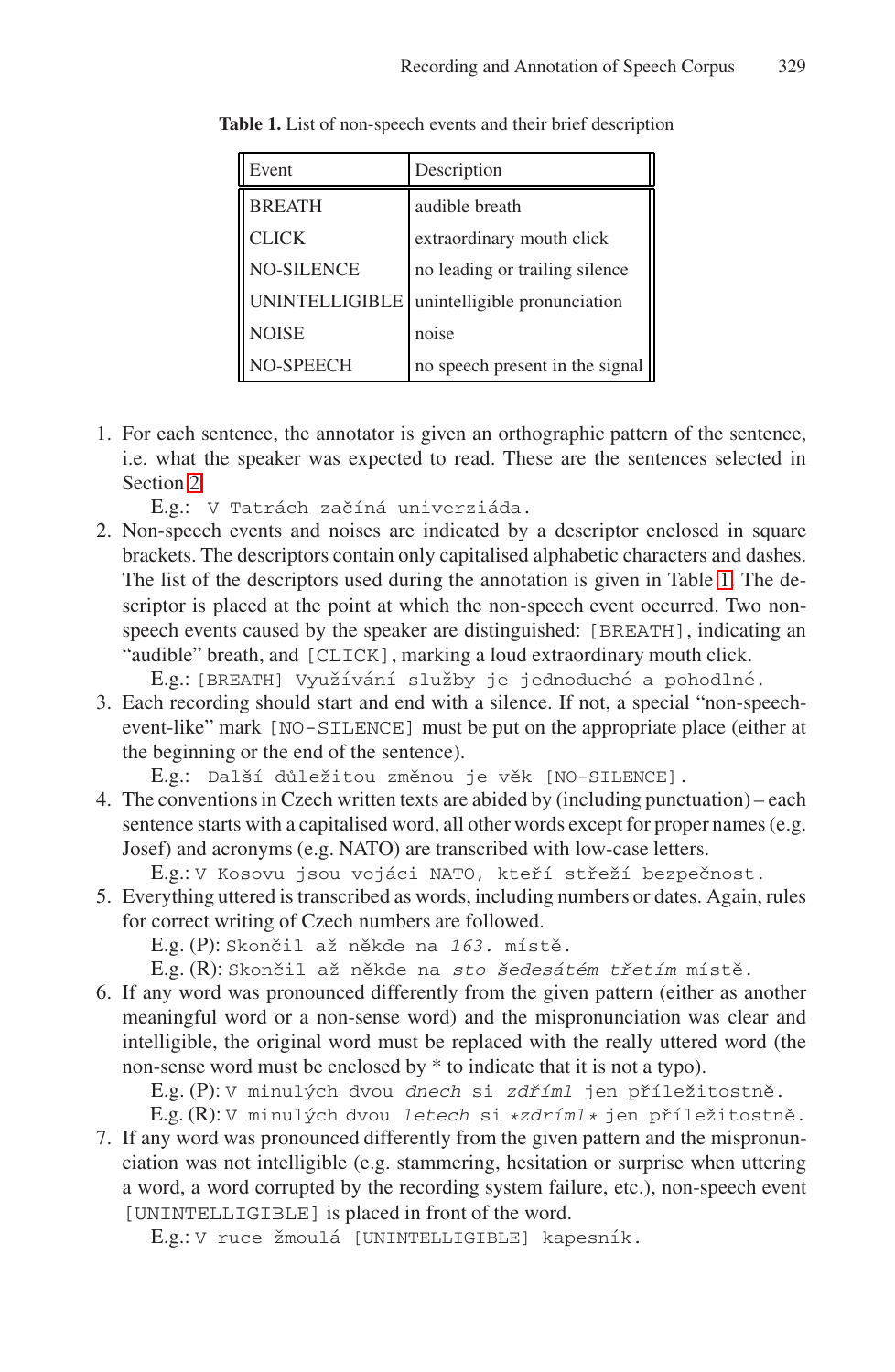<span id="page-4-0"></span>8. The pronunciation of some words (especially the foreign ones) does differ from its written form and does not obey the Czech pronunciation rules [\[8\]](#page-7-8). Such words must be followed by a "commentary" notation, containing the "pronunciation form" of the word, and will be referred as exceptions henceforth.

E.g.: V Tatrách začíná univerziáda {unyverzyjáda}.

- 9. Abbreviations are transcribed as they were spelled, also using the "commentary" notation, e.g. IBM can be transcribed as "aj bí em", "i b $@$  m $@$ ", or "í bé em", where "@" stands for a reduced vowel (schwa).
- E.g.: V Kosovu jsou jednotky KFOR  $\{káfor\}$  z mise OSN  $\{6$  es en $\}.$ 10. Although the recordings were made in a soundproof studio with a high-quality recording system, one must always take some possible noises into account. Indeed, sometimes (very rarely) there was a failure of the recording system causing some portions of the recordings to sound like a buzzing. Such portions of the signal (either silence, a single word, or a sequence of words) must be denoted by a special descriptor [NOISE] (in the case of a sequence of words, the beginning of the noise event is denoted by [NOISE>] and the end by [<NOISE], or by descriptor [NO-SPEECH] if the speech signal was completely missing.

E.g.: To je také důvod, proč [NOISE>] píšu [<NOISE].

Since there were relatively many recordings with [NO-SILENCE], [NO-SPEECH] or  $[NOISE]$  events (around 5 %), sentences with these events were recorded once more.

## **4.2 The 1st Phase of Annotation**

For the 1st-phase annotation, the "prescribed" sentences (ANN0) selected by the algorithm briefly described in Section [2](#page-0-0) were used as patterns. Following the annotation rules described in Section [4.1,](#page-2-1) the annotation ANN0 was modified by the first annotator. As a result, ANN1 annotation was obtained. Approximately 72% of all transcribed sentences and 96% of all words were identical in ANN0 and ANN1 (as there were no non-speech events available in ANN0, they were not counted in during the comparison). As the exceptional words were not marked as exceptions in ANN0 (see Section [4.1,](#page-2-1) rule No. [8\)](#page-4-0), most of the differences were the exceptions themselves. The results of the comparison are shown in Table [2](#page-5-0) in section ANN0-ANN1. The results after suppressing the influence of exceptions (by supplementing ANN0 with "pronunciation forms" of the exceptions from a dictionary of exceptions – note that not all exceptions were actually present in the dictionary and that some exceptions were mistyped in ANN1 because the relative occurrences of different words increased) are shown in section ANN0-ANN1∗.

## **4.3 The 2nd Phase of Annotation – Revision**

Being aware of the importance of the precise annotation of the source speech data for corpus-based speech synthesis, all annotations were subject of a revision. The revision ANN2 was made by another annotator – she used ANN1 annotations and corrected them if needed. Approximately 96% of all sentences and more than 99% of all words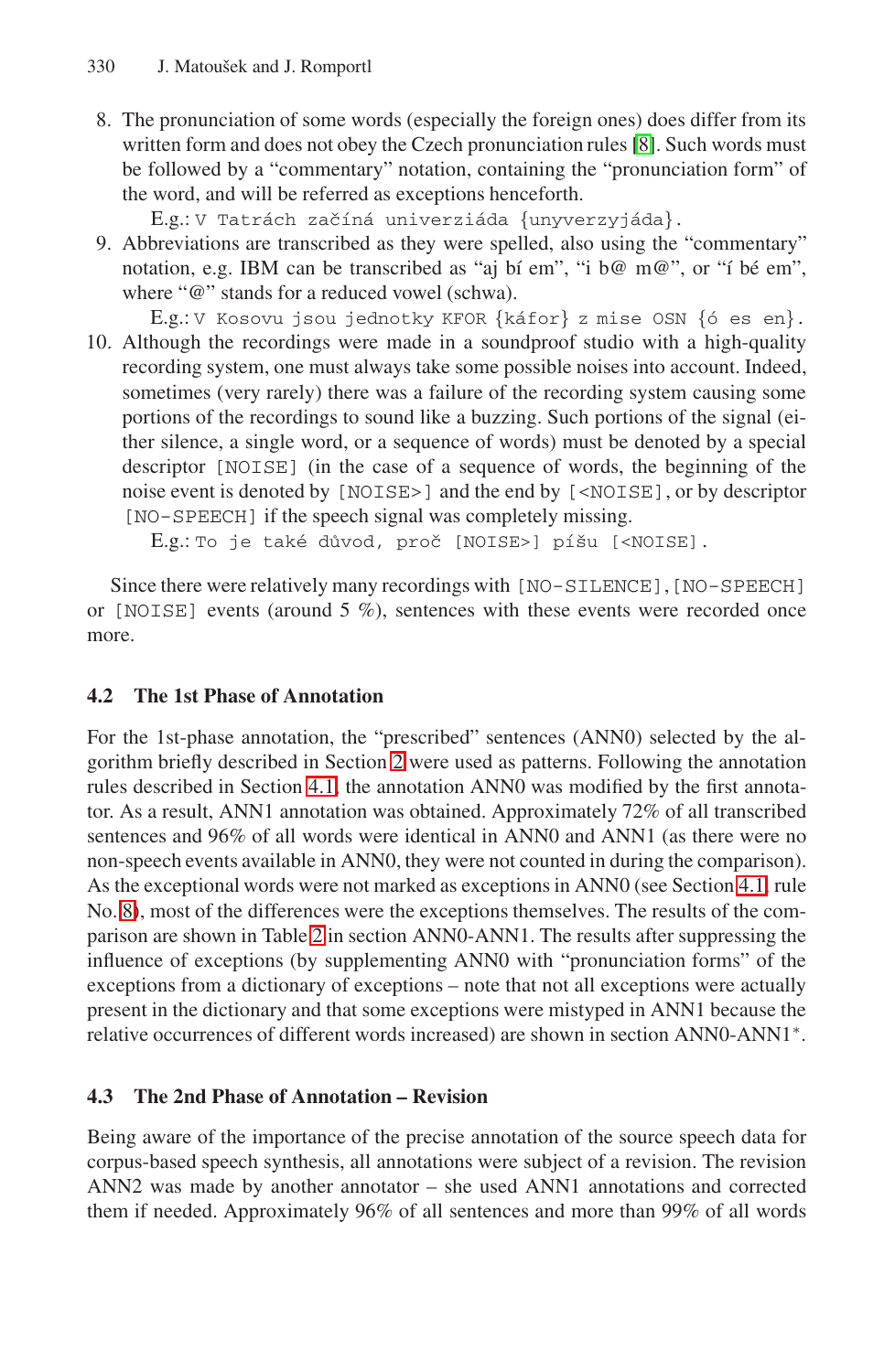<span id="page-5-0"></span>**Table 2.** Comparison of the pattern (ANN0), initial (ANN1) and revised (ANN2) annotations (relative occurrences in percents) and percentage of words and sentences which were equal in the comparisons. Sections with ∗ denote that ANN0 was supplemented with "pronunciation forms" of the exceptions.

| <b>Differences</b> | ANN0-ANN1 | ANN0-ANN1* | ANN0-ANN2 | $ANNO-ANN2*$ | ANN1-ANN2 |
|--------------------|-----------|------------|-----------|--------------|-----------|
| Missing exceptions | 2.60      | 0.13       | 2.77      | 0.16         | 0.17      |
| Different words    | 0.79      | 0.83       | 0.88      | 0.94         | 0.09      |
| Extra words        | 0.07      | 0.07       | 0.08      | 0.08         | 0.08      |
| Missing words      | 0.05      | 0.05       | 0.05      | 0.05         | 0.03      |
| Words OK           | 96.49     | 98.92      | 96.22     | 98.77        | 99.62     |
| Sentences OK       | 72.32     | 87.13      | 70.83     | 87.15        | 96.24     |

<span id="page-5-1"></span>**Table 3.** Differences between words and their examples as annotated in ANN1 and revised in ANN2. Percentage is shown within all differences.

| Typo              | Perch. $\lceil \% \rceil$ ANN1 |                           | ANN <sub>2</sub> |
|-------------------|--------------------------------|---------------------------|------------------|
| TYPO1             | 47.37                          | blondýna                  | blondýnka        |
| <b>LAST</b>       | 19.30                          | jak                       | jako             |
| <b>LENGTH</b>     | 14.04                          | benzinů                   | benzínů          |
| TYPO <sub>2</sub> | 10.53                          | jak                       | jako             |
| <b>MISP</b>       | 8.77                           | Jankulovski   Jarkulovski |                  |

were found to be the same in both annotations. The comparison of both annotations is given in Table [2](#page-5-0) in section ANN1-ANN2 and comprises also non-speech events.

Both the words missed in ANN1 ("missing words") and deleted in ANN2 ("extra words") were mostly non-speech events (about 73%, or 82% respectively). The rest were mostly monosyllabic words. The differences between words in both annotations ("different words") are summarised in Table [3.](#page-5-1) They typically consist in:

- **–** the last letter of a word was missing or extra (LAST);
- **–** a vowel letter was shortened or lengthened (LENGTH);
- **–** a word was mistyped in ANN1 as another meaningful word (TYPO1);
- **–** a word was mistyped in ANN1 as a non-sense word (TYPO2);
- **–** a word had been pronounced as a non-sense word but the original transcription from ANN0 was left in ANN1 (MISP).

As for the exceptional words not marked as exceptions in the initial annotations (ANN1), six types of exceptions were observed and are analysed in Table [4:](#page-6-0)

- **–** words containing "s" were pronounced with [z] (S-Z);
- **–** consonant [j] was inserted between [i] and a vowel (INS-J);
- **–** "d", "t", "n" were pronounced as non-palatal consonants [d], [t], [n] when followed by "i" (typical for foreign words in Czech, DTN) [\[8\]](#page-7-8);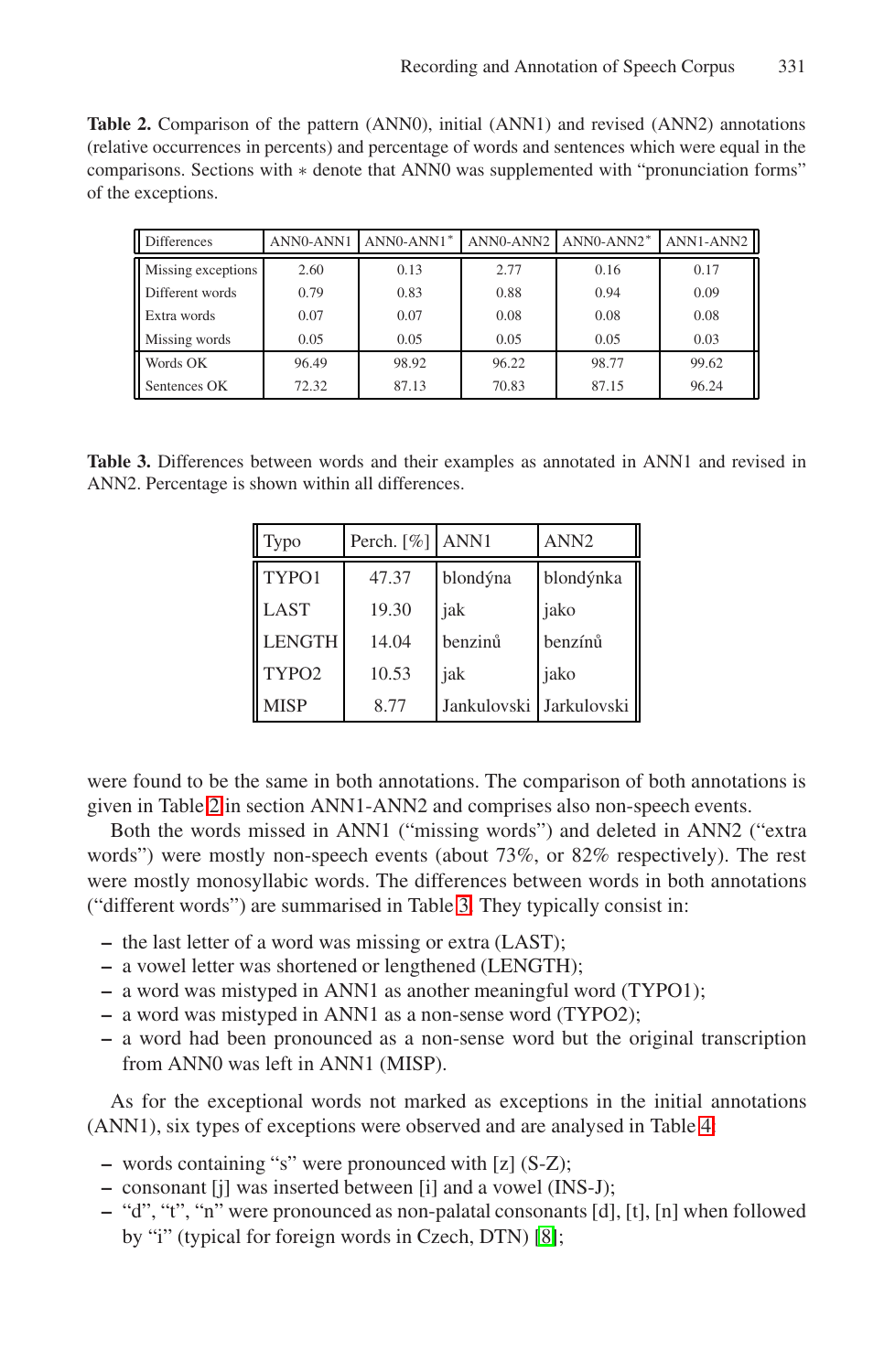| Exceptions Perch. [%] |       | Word       | <b>PRON</b> |
|-----------------------|-------|------------|-------------|
| $S-Z$                 | 28.18 | Klausem    | Klauzem     |
| $INS-J$               | 23.64 | policie    | policije    |
| <b>DTN</b>            | 20.00 | politika   | polityka    |
| <b>LEN</b>            | 12.73 | Rudolfinum | Rudolfínum  |
| <b>OTHER</b>          | 9.09  | pokeru     | pokru       |
| DBL                   | 6.36  | Gross      | Gros        |

<span id="page-6-0"></span>**Table 4.** Missing exceptions and their examples. Percentage is shown within all differences. PRON stands for the "pronunciation form" of a word.

- **–** words containing a short vowel were pronounced with a corresponding long vowel (LEN);
- **–** words containing a double letter were pronounced with the corresponding single consonant (DBL);
- **–** the other words (OTHER).

The final revised annotations comprise 62,332 running words (7.60% of them being non-speech events and 2.62% being exceptions as defined by rule No. [8](#page-4-0) in Section [4.1\)](#page-2-1) in 5,139 sentences. The lexicon made from the annotations contains 17,630 different words, 0.02% of which being non-speech events and 6.11% being exceptions.

## **5 Conclusion**

We have briefly summarised the whole process of creation of the new Czech speech corpus for unit selection text-to-speech synthesis together with the requirements posed on it, as well as the aims this corpus has been intended with. The emphasis was actually mainly placed on the important step of the orthographic annotations carried out as a twophase process, where the importance of the second annotation phase (i.e. revision) has been discussed.

The Table [2](#page-5-0) clearly shows the improvement of the annotation coherence and its correspondence with the speech data after the annotation revision. Although the difference between the numbers of correct words in both annotation steps (ANN1 and ANN2) may first seem rather insignificant (from the point of view of ANN2 there were 99.62% words correctly annotated in ANN1), but concerning the total number of word tokens from the corpus (62,332), the 2nd-phase annotation has corrected 237 words which would cause – if being left uncorrected – fairly noticeable problems in resulting synthesised speech because wrongly assessed segments from these words would be repetitively used in the concatenation process during unit selection (since generally the whole corpus is used at once).

As can be further seen, careful classification and annotation of non-speech events and speaker's mistakes is of great importance too. The column ANN0-ANN2<sup>∗</sup> from the